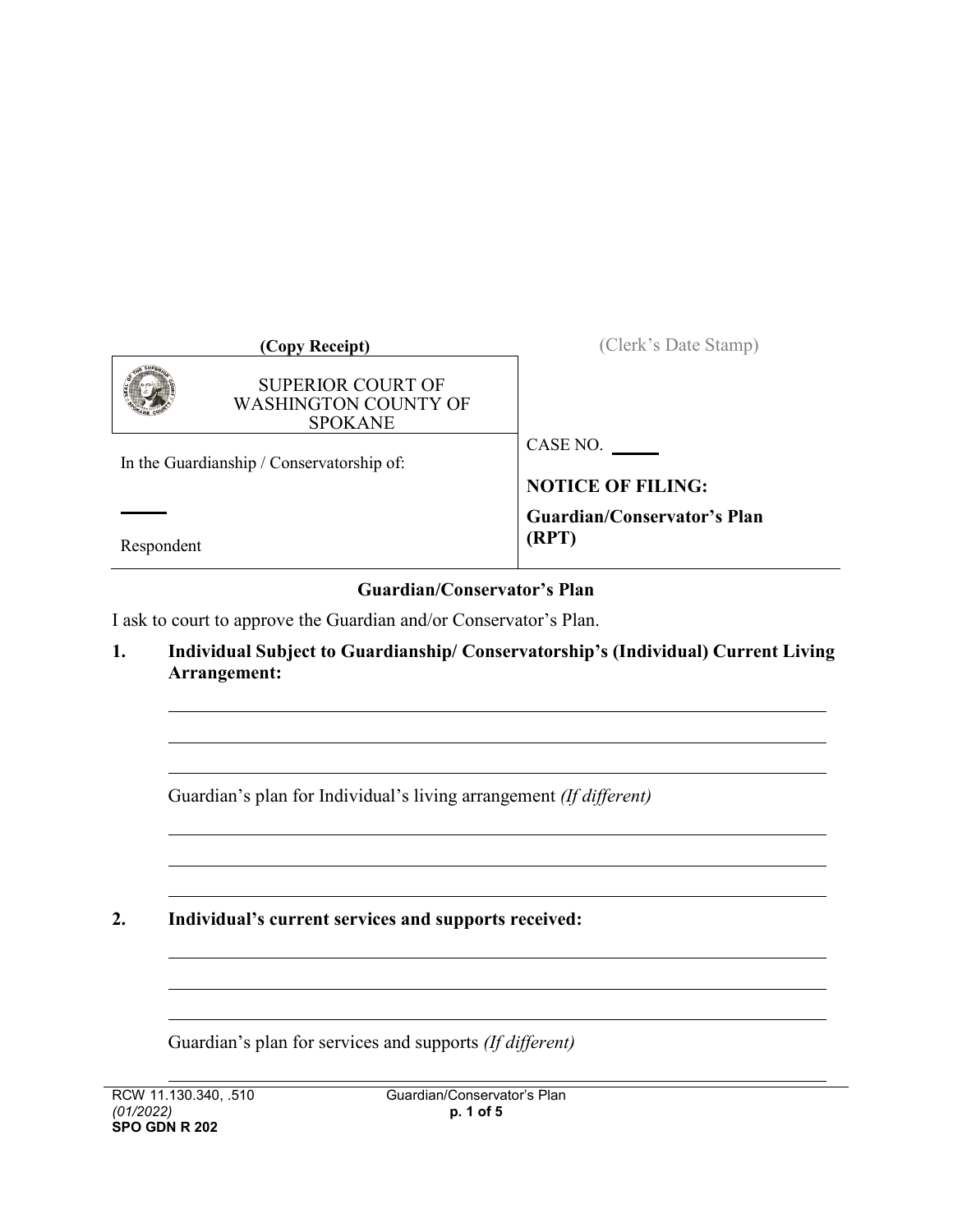| Individual's close personal relationships:                                                                                                       |                |                         |
|--------------------------------------------------------------------------------------------------------------------------------------------------|----------------|-------------------------|
| <b>Name/Relationship to Individual</b>                                                                                                           | <b>Address</b> | <b>Phone/Fax Number</b> |
| Plan to facilitate Individual's relationships and visits with people above:                                                                      |                |                         |
| Guardian's Plan for visits and communication with Individual                                                                                     |                |                         |
|                                                                                                                                                  |                |                         |
| The guardian's goals for the Individual and how they'll be achieved (include any<br>goal related to the restoration of the Individual's rights). |                |                         |
|                                                                                                                                                  |                |                         |
| Individual's plan<br>Does the Individual have an existing plan? (For example IEP, PCSP, Rehabilitation plan,<br>financial plan)                  |                |                         |

Is the Guardian/Conservator's Plan consistent with any existing plan?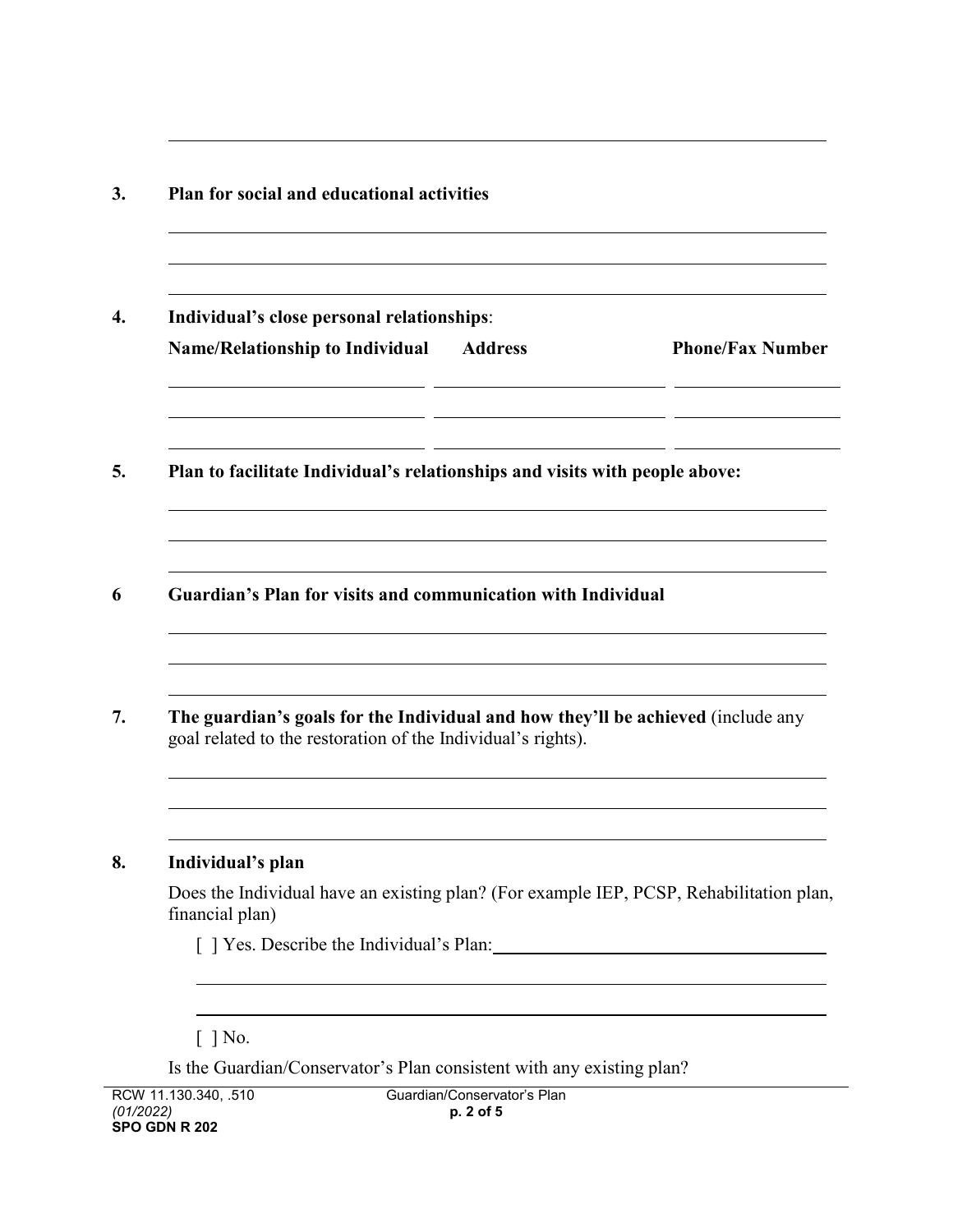[ ] No. How are the plans different?

## **9. Total amount the guardian/conservator proposes to charge for each service provided to the Individual**

**10. Conservator budget:** The conservator requests approval of the following budget for the 12 month period following the appointment *(fill in only those that apply)*:

Income:

| Interests/Dividends             | J |
|---------------------------------|---|
| Social Security                 | J |
| Pension (Including Veteran's or | Φ |
| Otherwise)                      |   |
| Other                           |   |
|                                 |   |
| <b>Total Monthly Income</b>     | Φ |

[ ] A Trust that reports to the court: the Trustee's name, address, and court case number are:

[ ] A Trust that does not report to the court: the Trustee's name, address:

Expenses:

| Room and Board                   | ¢<br>۵J.      |
|----------------------------------|---------------|
| Medical                          | \$            |
| Rent/Mortgage                    | Φ             |
| Personal and Incidental Expenses | \$            |
| Food and Household Expenses      | \$            |
| <b>Utilities</b>                 | <sup>\$</sup> |
| Conservator's Fees               | \$            |
| <b>Attorney Fees and Costs</b>   | ¢<br>۰D.      |
| Other                            | ¢             |
| Other                            | ¢             |
| Other                            | \$            |
| <b>Total Proposed Monthly</b>    | <sup>\$</sup> |
| Expenditures                     |               |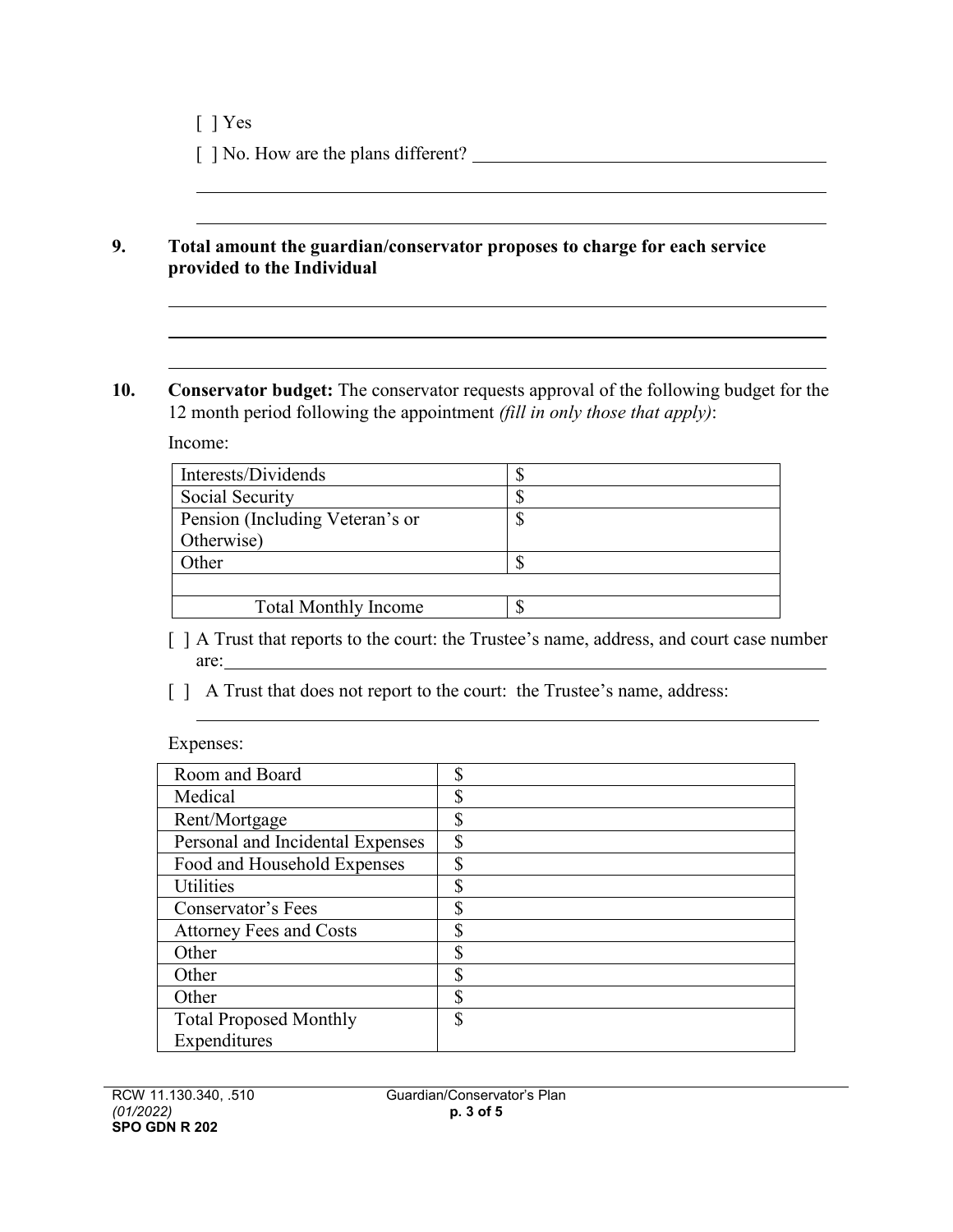| 11. | Conservator's plan to involve the Individual in financial management:<br>How the conservator plans to help the Individual manage their estate independently                                                                            |                             |              |     |  |
|-----|----------------------------------------------------------------------------------------------------------------------------------------------------------------------------------------------------------------------------------------|-----------------------------|--------------|-----|--|
| 12. |                                                                                                                                                                                                                                        |                             |              |     |  |
| 13. | <b>Estimate of the duration of the conservatorship</b>                                                                                                                                                                                 |                             |              |     |  |
|     | I declare under penalty of perjury under the laws of the state of Washington that the facts I have<br>provided on this form are true.                                                                                                  |                             |              |     |  |
|     |                                                                                                                                                                                                                                        |                             | Date:        |     |  |
|     | Person asking for this order signs here                                                                                                                                                                                                | Print name here             |              |     |  |
|     | The following is my contact information:                                                                                                                                                                                               |                             |              |     |  |
|     |                                                                                                                                                                                                                                        | Phone (Optional):           |              |     |  |
|     | I agree to accept legal papers for this case at (check one):                                                                                                                                                                           |                             |              |     |  |
|     | [] my lawyer's address, listed below.                                                                                                                                                                                                  |                             |              |     |  |
|     | [ ] the following address (this does <b>not</b> have to be your home address):                                                                                                                                                         |                             |              |     |  |
|     | Street Address or PO Box                                                                                                                                                                                                               | City                        | <b>State</b> | Zip |  |
|     | RCW 11.130.340 (3) - Person subject to guardianship and any Notice Parties has the right to<br>object to the Guardianship Plan. Objections filed later than the 30-day period may not be<br>considered by the Court.                   |                             |              |     |  |
|     | RCW 11.130.510 (3) - Person subject to conservatorship and any Notice Parties has the right to<br>object to the Conservator's Inventory and Plan. Objections filed later than the 30-day period may<br>not be considered by the Court. |                             |              |     |  |
|     | RCW 11 130 340 510                                                                                                                                                                                                                     | Guardian/Conservator's Plan |              |     |  |

 $\overline{a}$